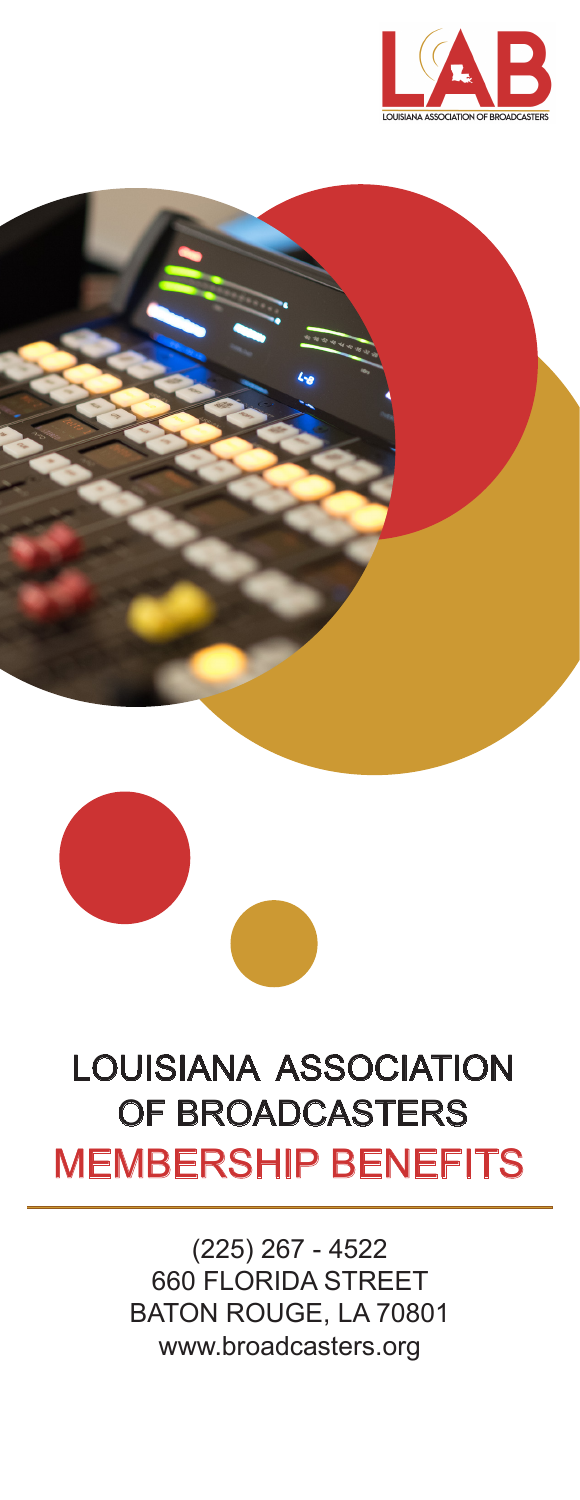

# **ABOUT OUR MISSION**

The Louisiana Association of Broadcasters promotes the success and prosperity of Louisiana's Broadcasters and advancement of the broadcasting industry by:



Representing our members' position in the legislative and regulatory process in pertinent branches of State and Federal government;



Serving as a resource for training, revenue expansion, cost containment and information on evolving governmental policies;



Encouraging the highest standards in broadcasting by recognizing and sharing examples of excellence and achievement.

The LAB strives to achieve our mission through the combined support, input and leadership of our broadcaster members.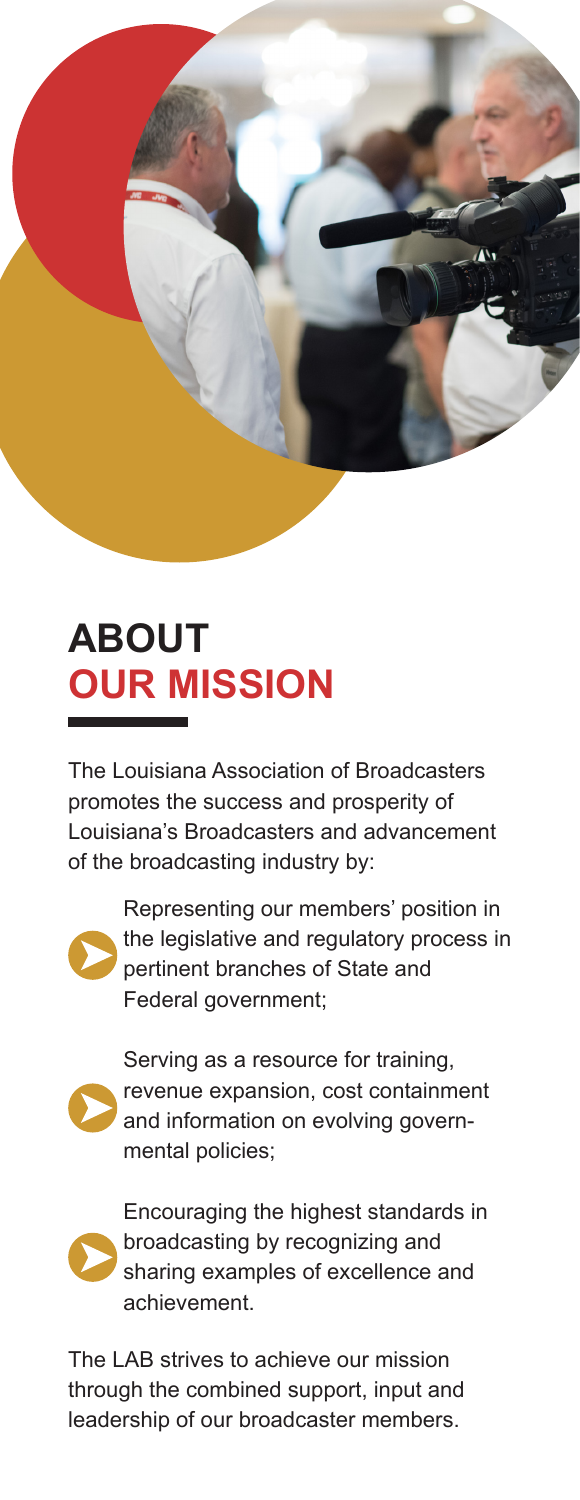# **WHY JOIN US?**

Listed below are a few of our membership benefits when you join the LAB:



**ABIP** - Alternative Broadcast Inspection Program is the cheapest 'insurance policy' you can get to protect your station from FCC fines and keep it up to code



LAB has established a strong working relationship with members of the **Federal Communications Commission**



LAB retains a full-time **Lobbyist** to monitor and address broadcast related issues on both State and National Levels



LAB offers free, or drastically reduced rates, **Professional Training** at our Annual Convention and various seminars throughout the year, including: web-based training, sales, programming, engineering, human resources, political advertising, EEO compliance and news



Monthly **e-Newsletter** delivered to all members and subscribers, including calendar of events, political issues, industry news and current PEP programs



LAB's **Legal Hotline** is available, FREE, to every LAB Member Station. LAB Legal General Counsel Charles Spencer is available to answer your industry-related questions